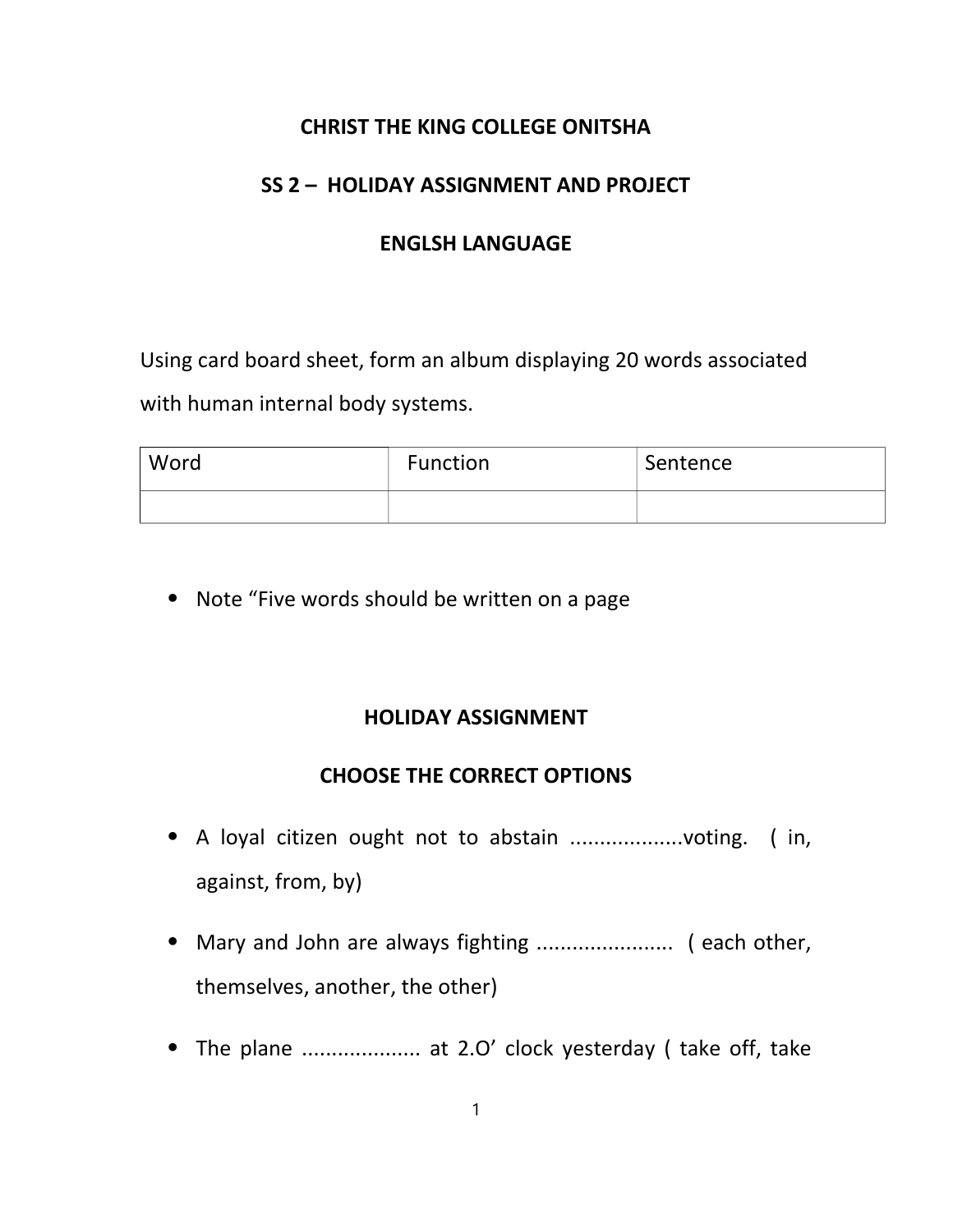up, takes off, took off)

- ⦁ The Principal as well as our teachers .................... to school everyday ( come, came, comes, will come)
- ⦁ Mr. Nwoye has five ........................... ( daughters in law, daughter in laws, daughter in law, daughters in laws)
- ⦁ Clara, your writing is difficult to read, you must try to make it ................ ( easier, legible, large ,eligible )
- ⦁ ................... I prepare the food, please set the table ( when, although, since, while)
- ⦁ The breakdown of our marriage was no fault of .................... ( me, my, I, mine)
- ⦁ ...................... I come in please? ( might, may, should, must)
- ⦁ The accused was charged with ...................... because he caused his brother's death. ( killing, fraud, negligence, patricide)
- ⦁ My cousin has been married for fourteen years, but he has no.......................................( offspring, siblings, brothers, survivors)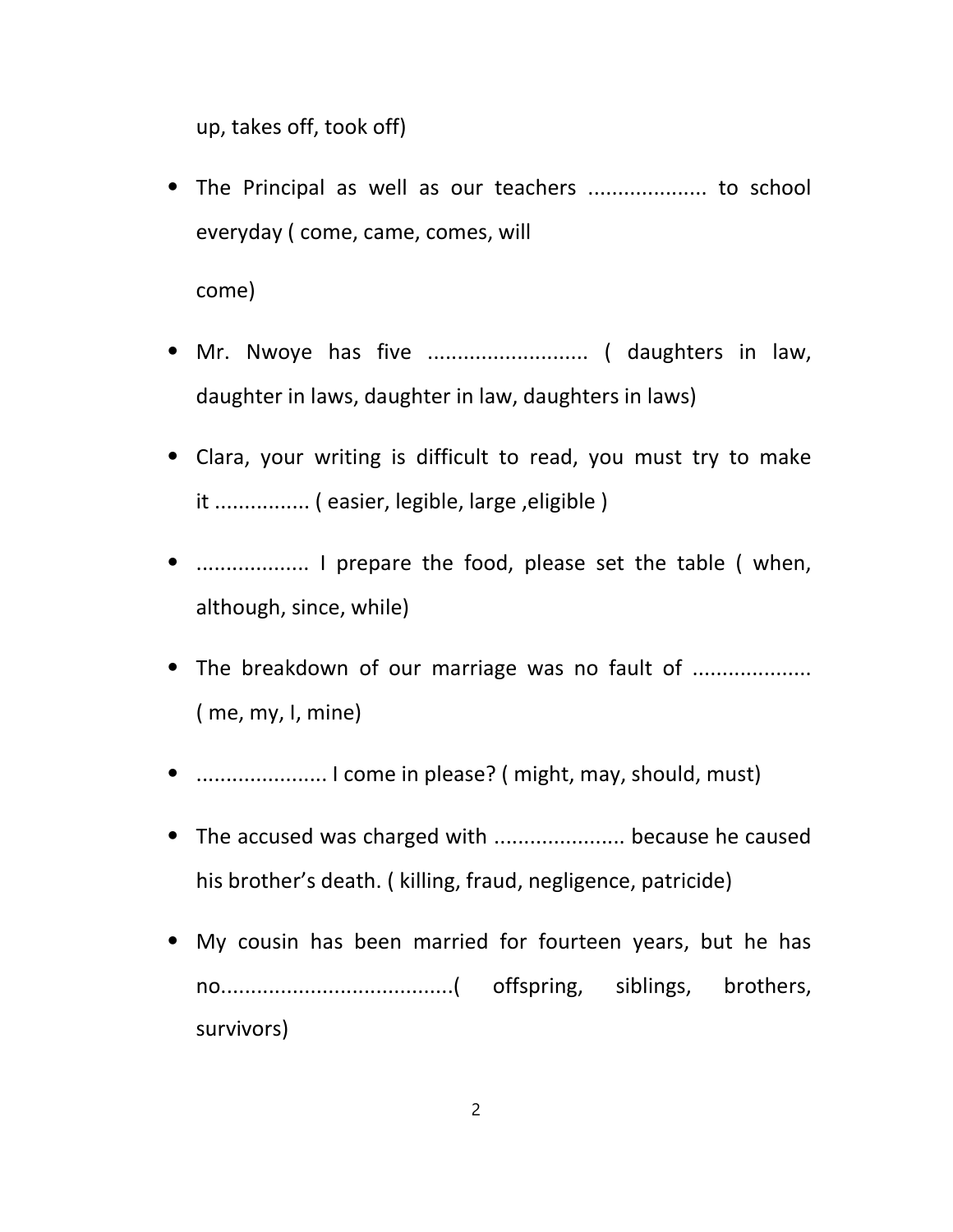- ⦁ The boys covered their noses because of the ................... odour in the area ( annoying, smelling, repressive, offensive)
- ⦁ Amaka cooked jollof rice ................... ( does she, did she, didn't she, is she)
- ⦁ Onyema drives exotic cars , ........................ he? ( is, did, does, do)
- ⦁ Students write exams, .. ................... . they? ( do, does, did, will)

Transcribe these words

- ⦁ ewe/
- ⦁ mouth/
- ⦁ brother/
- ⦁ aisle/
- ⦁ lodge/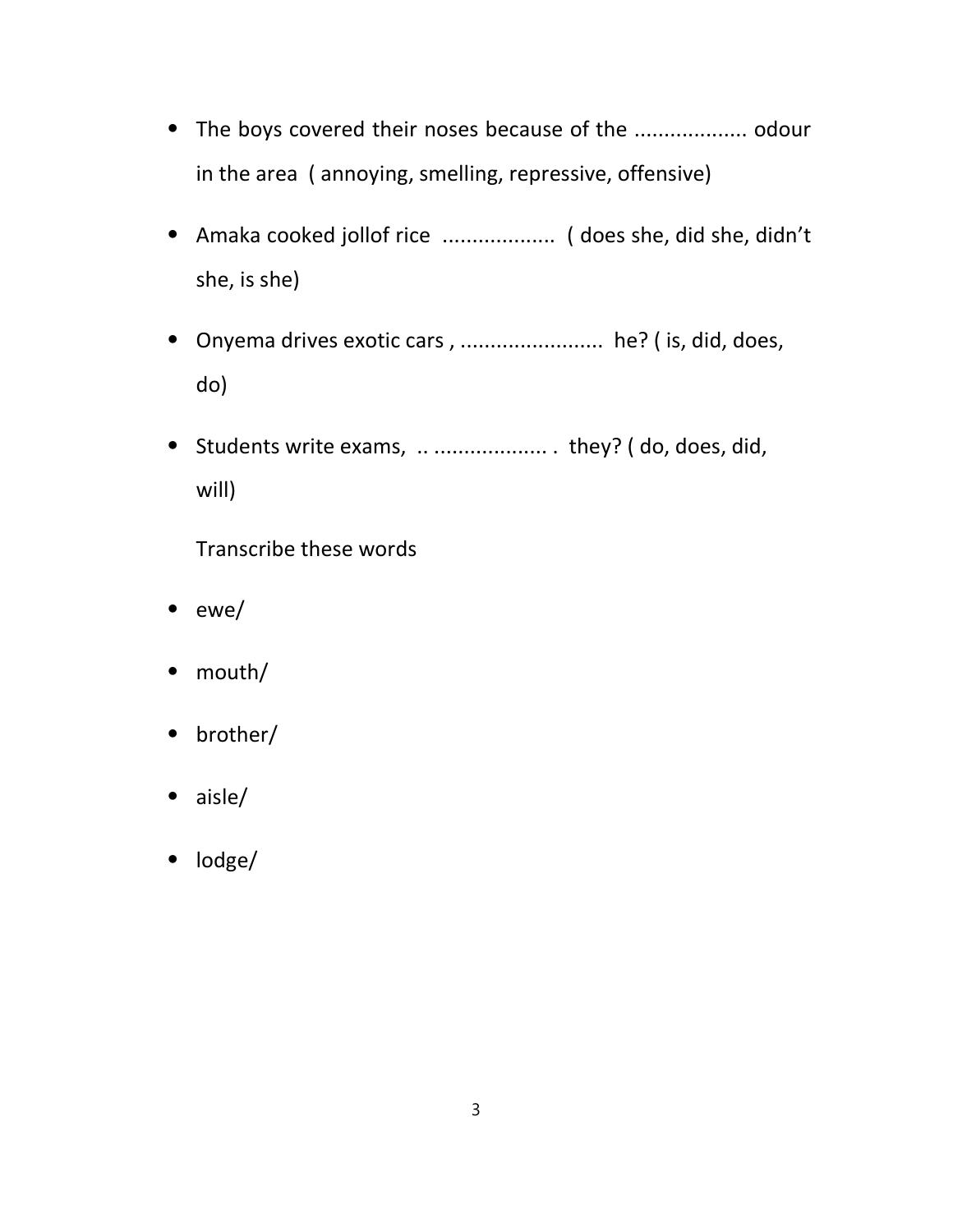#### **MATHEMATICS**

#### SS2

#### HOLIDAYS ASSIGNMENT

- ⦁ Find the radius of a circle in which an arc of length 44cm subtends angle 200 at the center of the circle.
- ⦁ A quantity Y is partially constant and partially varies inversely as the square of x (a) write down the relationship between X and Y.
- ⦁ When X=1, y=11 and when X=2, y=5, find out the value of y when X=4

#### PROJECT

In album form show the four methods of solving a Quadratic Equation give two examples in each case.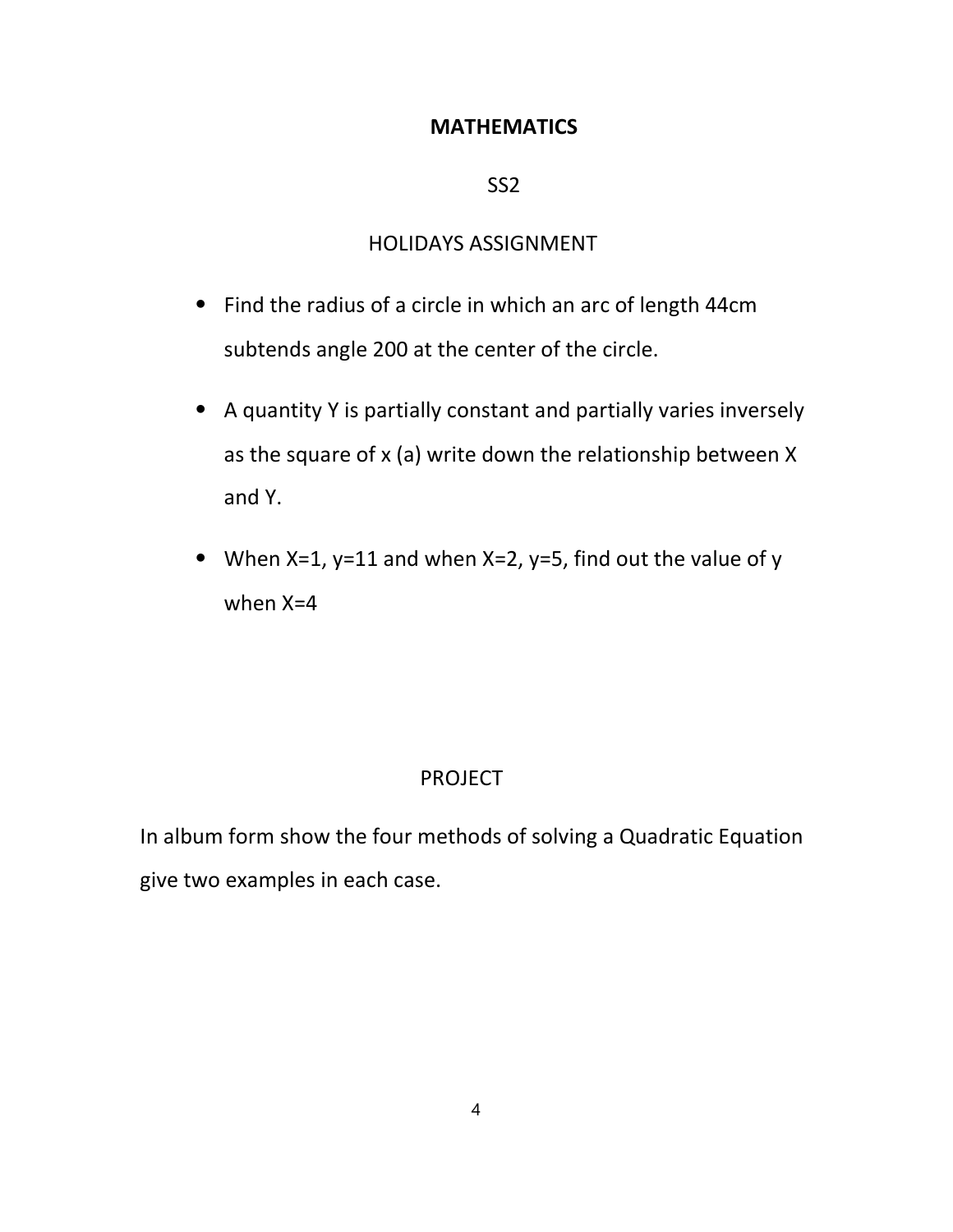## SS2 VISUAL ART

- ⦁ Define the following art terms
	- ⦁ Mural
	- ⦁ Torso
	- ⦁ Craft
	- ⦁ Figure drawing
- ⦁ The head of human being goes ........... times the body
- ⦁ List three types of drawing
- ⦁ The tools used for making designs is ............. while ruler by which they are organized on a given space is called ..........

## PROJECT

On a cardboard sheet make a painting of a school girl selling fruits

Or

A farmer with his hoes and matchet placed besides him while resting under a tree.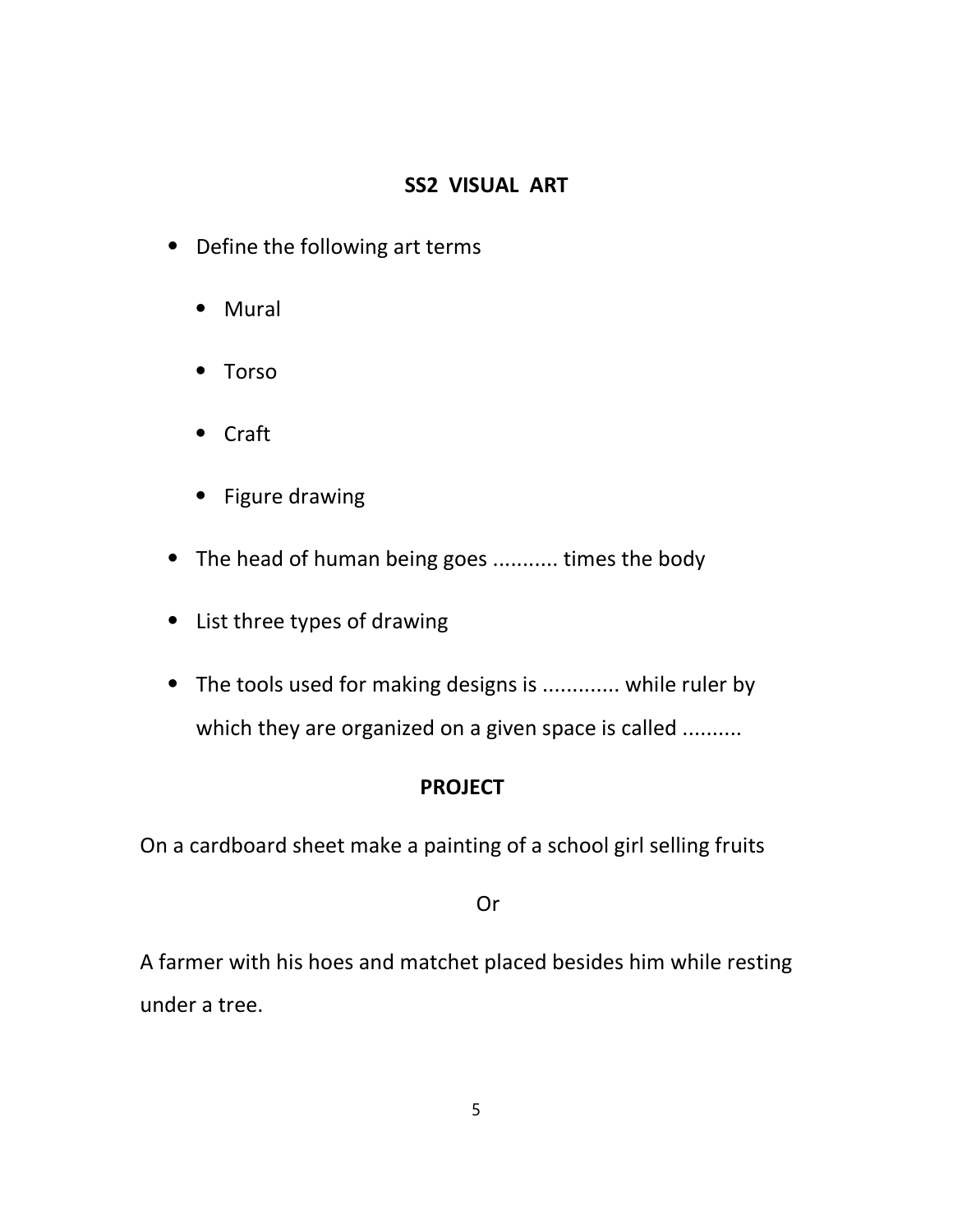# Practical craft

Make a dolly figure of rabbit or a lion with velvetine or akwa-ocha

# BIOLOGY DEPT.

1<sup>ST</sup> TERM TAKE HOME ASSIGNMENT FOR SS2- BIOLOGY

- ⦁ Type and print out the different methods of family planning in man.
- ⦁ What are the significance of family planning

# FIRST TERM PROJECT FOR SS 2- BIOLOGY

In a thick carbon sheet ( 75 by 50cm) Draw three types of neuron and label clearly.

Ezeilo, V.C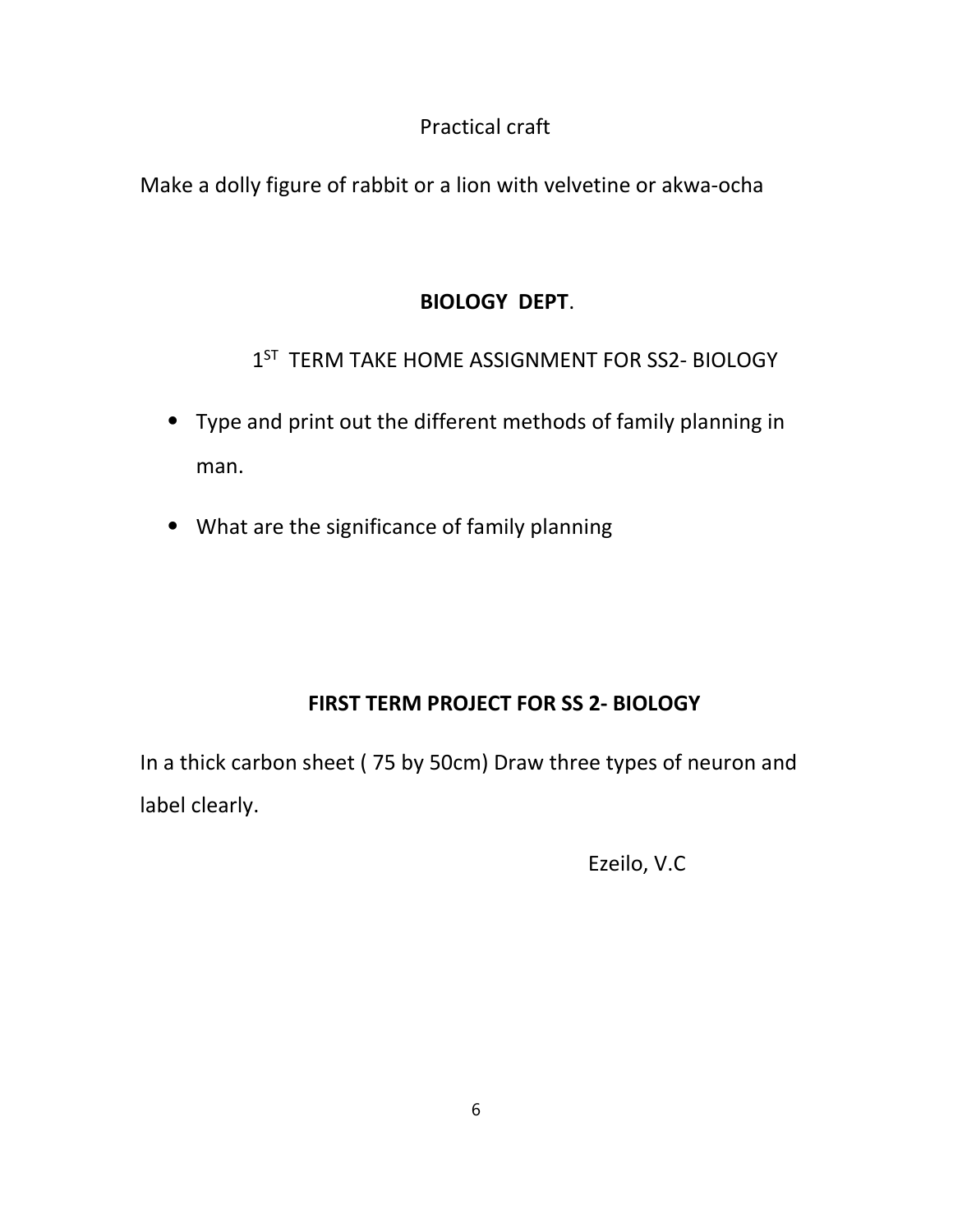## 1<sup>ST</sup> TERM CHEMISTRY PROJECT-SS2

DRAW

Make chart of Periodic Table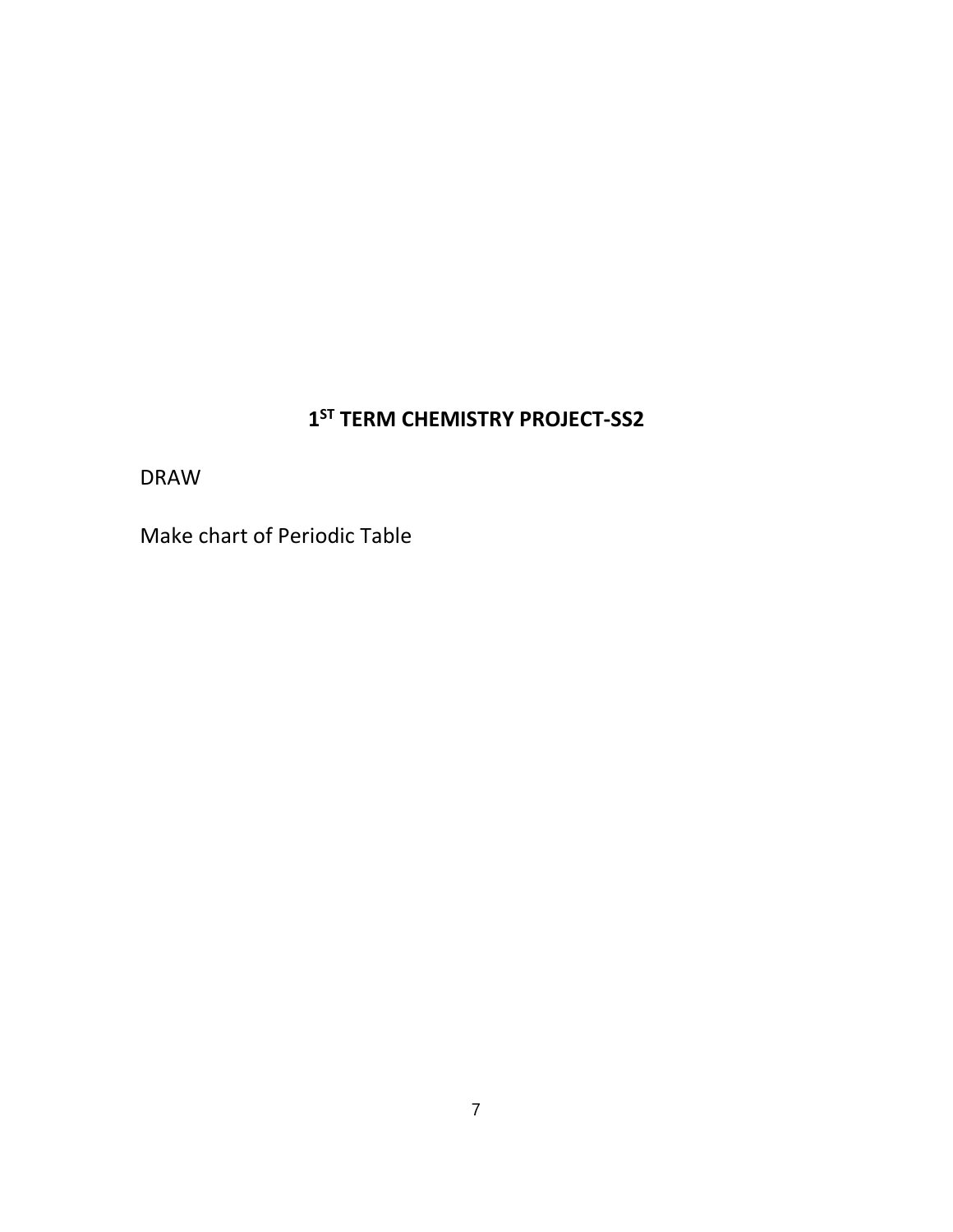## SS2 COMMERCE ASSIGNMENT

- ⦁ What do you understand by organizational set up?
- ⦁ Explain inter-departmental commerce and intra-departmental commerce

#### PROJECT

Draw up an organizational set up chart.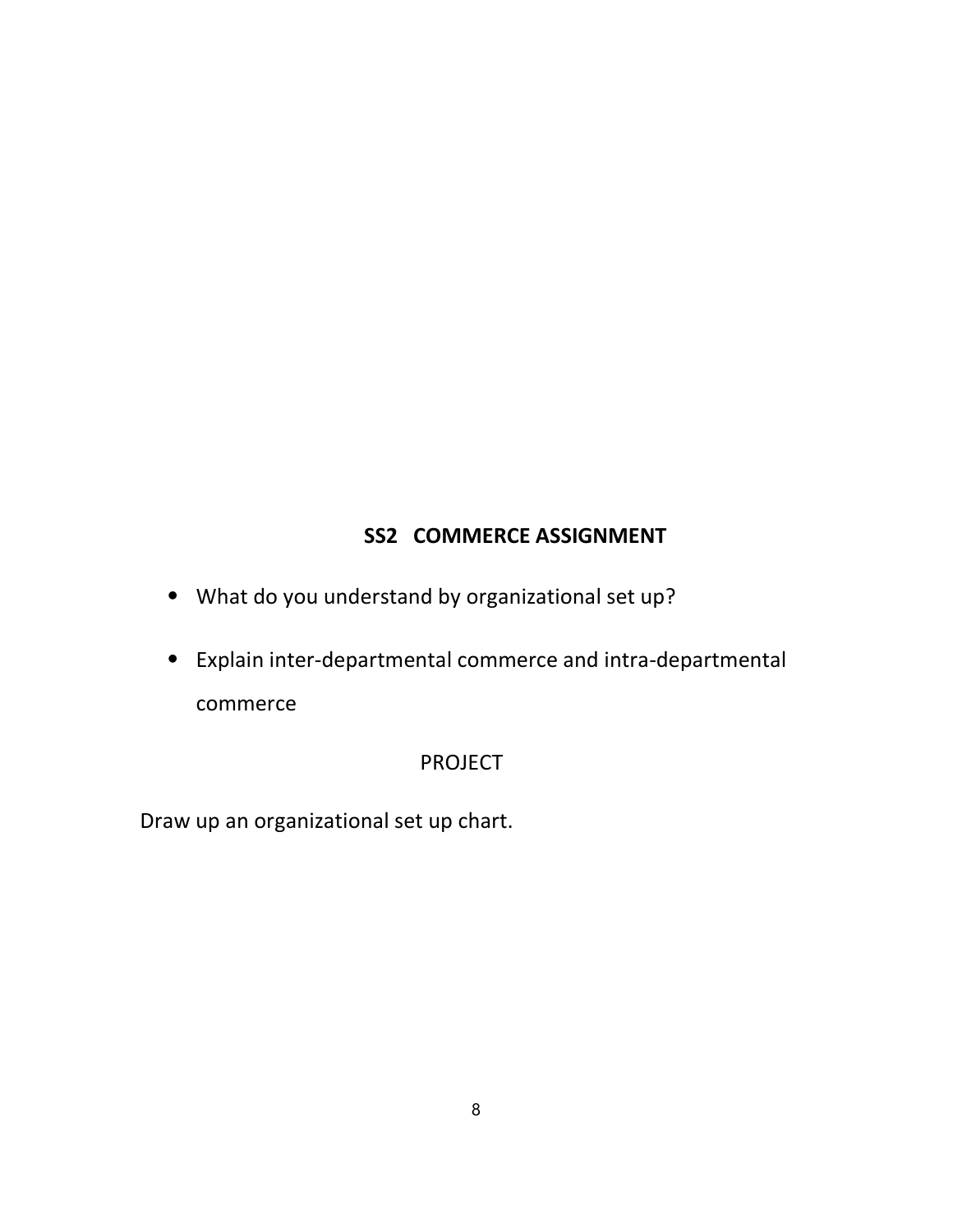## LITERATURE- IN- ENGLISH SS2

PROJECT ( FIRST TERM 2021/2022 SESSION)

Discuss the characters in the drama, fences by August Wilson.

ASSIGNMENT -1

Write the plot of the play, look Back in Anger by John Stone Osborne

ASSIGNMENT-2

Discuss three themes in the play, Look Back in Anger by John Osborne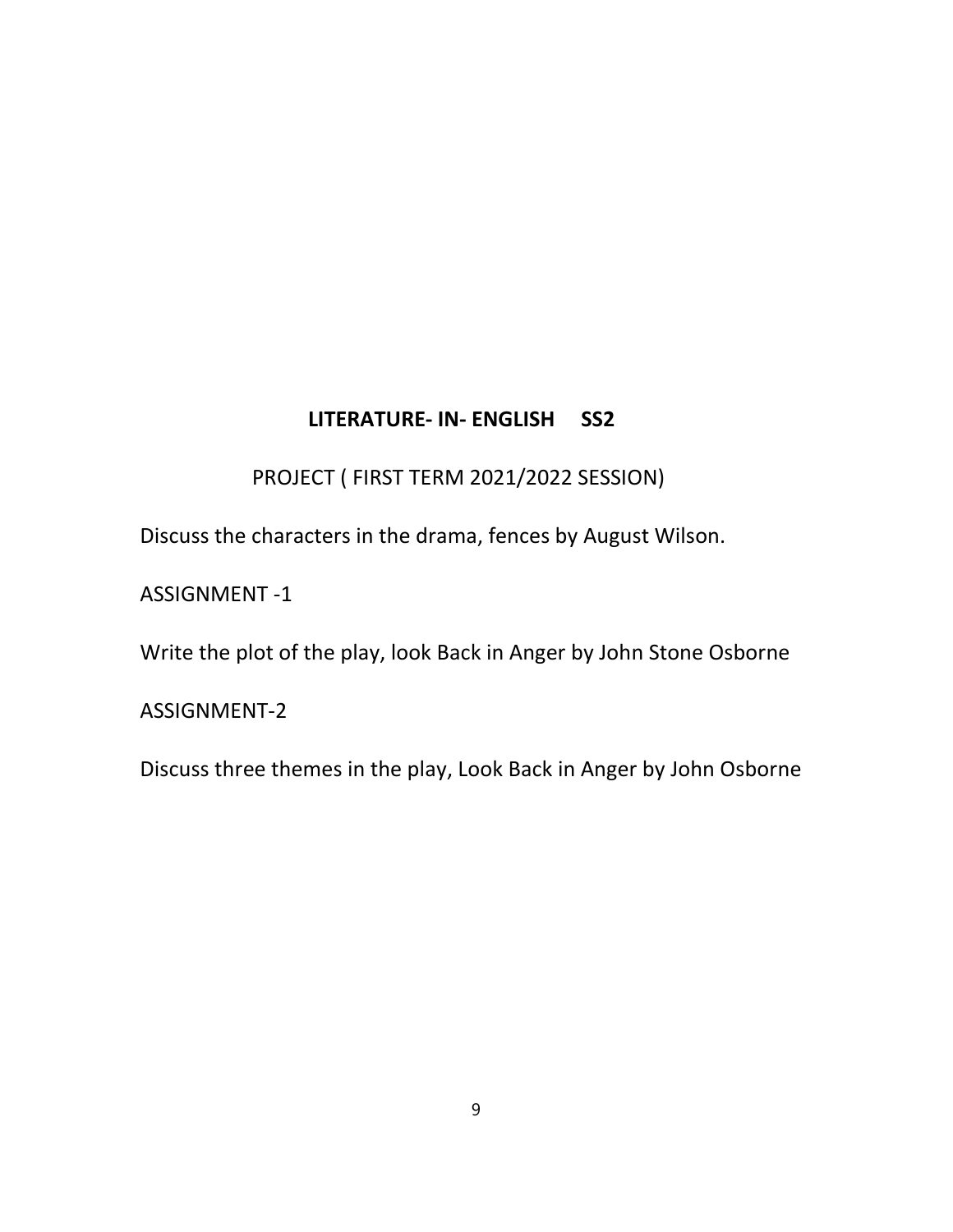# SS2 COMMERCE ASSIGNMENT

- ⦁ What do you understand by organizational set up?
- ⦁ Explain inter-departmental commerce and intra-departmental commerce

#### PROJECT

Draw up an organizational set up chart.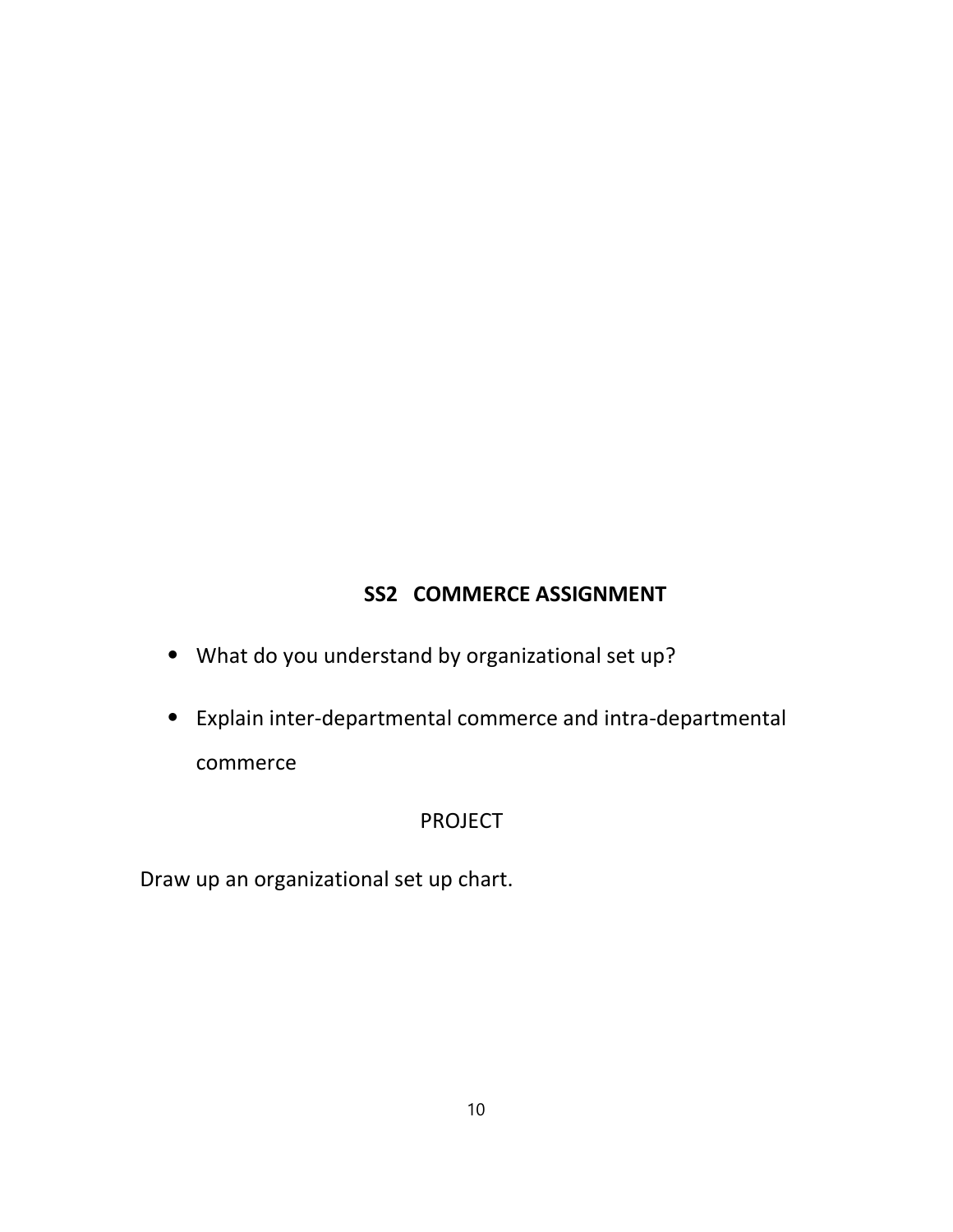## SS 2 IGBO

#### IHE OMUME N'ULO

- 1 a Deputa oru ano "Na" na aru n'asusu igbo
- b. Gosiputa oru nke obula site n'iji ya mee otu ahiriokwu
- 2. Deputa udaimi ato I maara.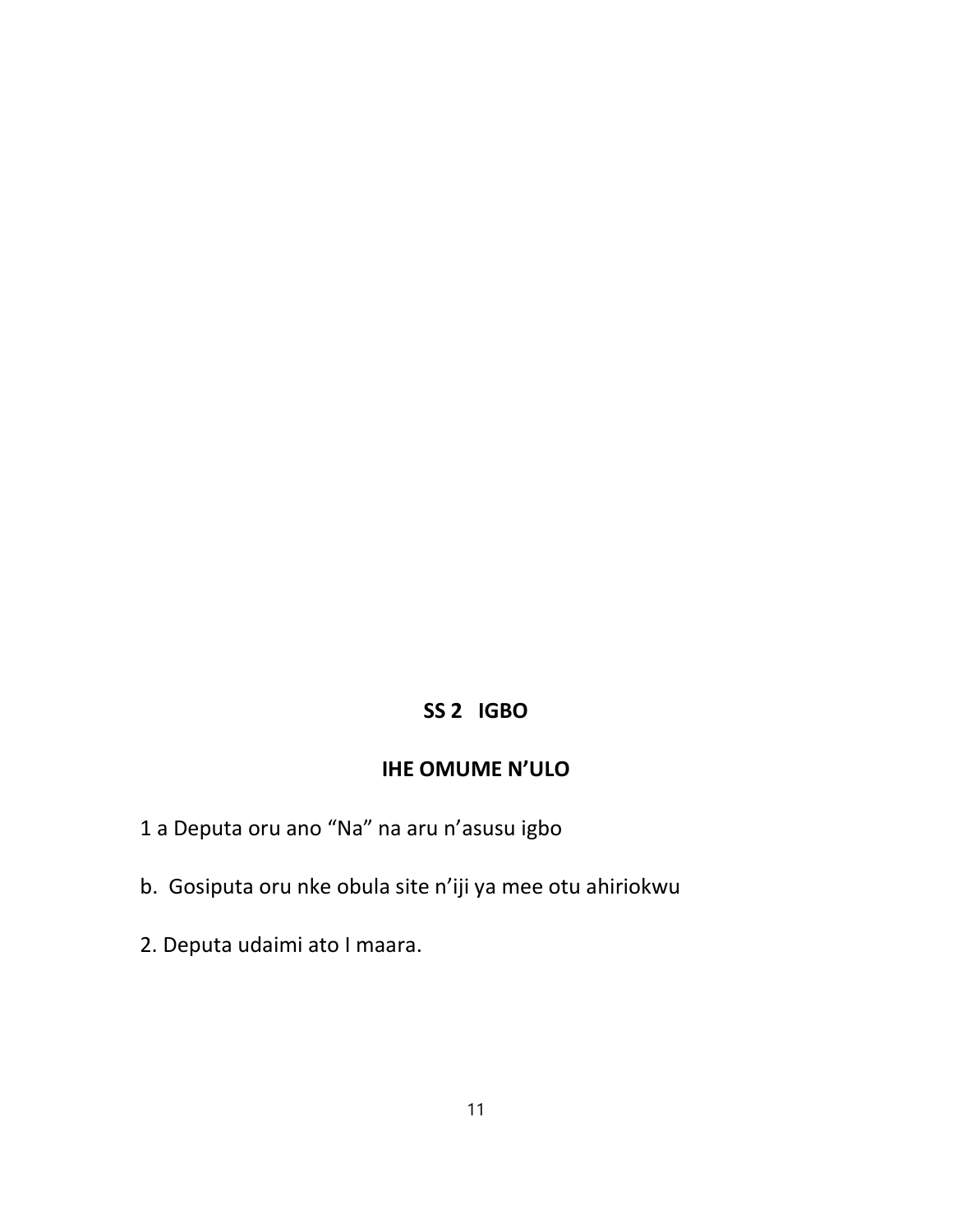#### IGBO PROJEKITI

See eseresedibia odinaala di iche iche di ka dibia afa, dibia ogwu, dibia nha mmiri, dibia mkporpgwu na mkpa akwukwo

N.B: Mee ya n'udi album

Obialor Nonye

## SS2 COMPUTER STUDIES

#### PROJECT PROPOSAL

Draw a truth table for each of the three logic gates in computer science.

#### ASSIGNMENT

- ⦁ Define logic gate
- ⦁ State the three basic logic gates you know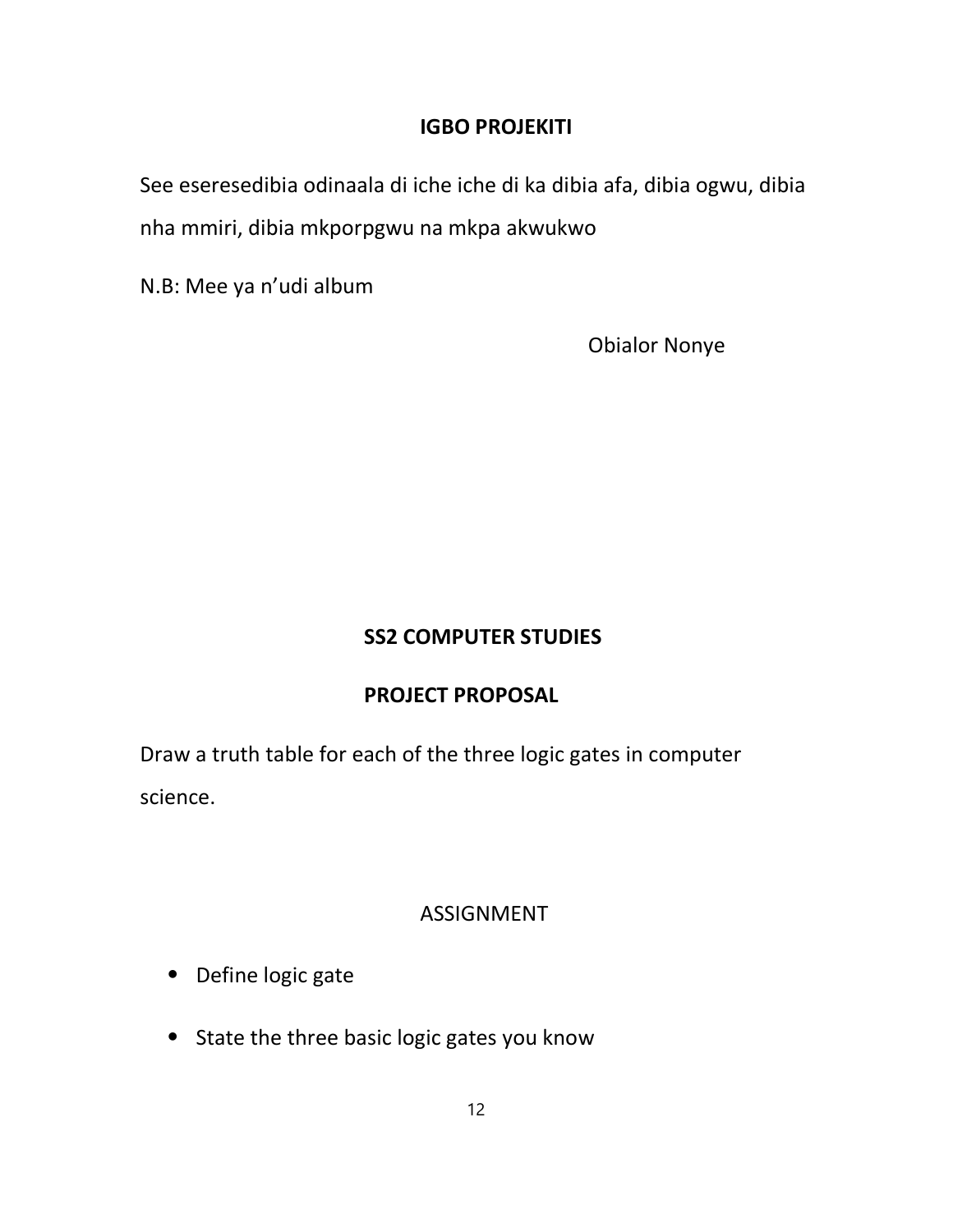- ⦁ Define a computer memory, state at least two types of computer memory
- ⦁ Define the following terms.

Register

Address bus

AND gate

Cpu

⦁ State 3 functions of CPU ( central processing unit)

Teacher Eneh Nkeiruka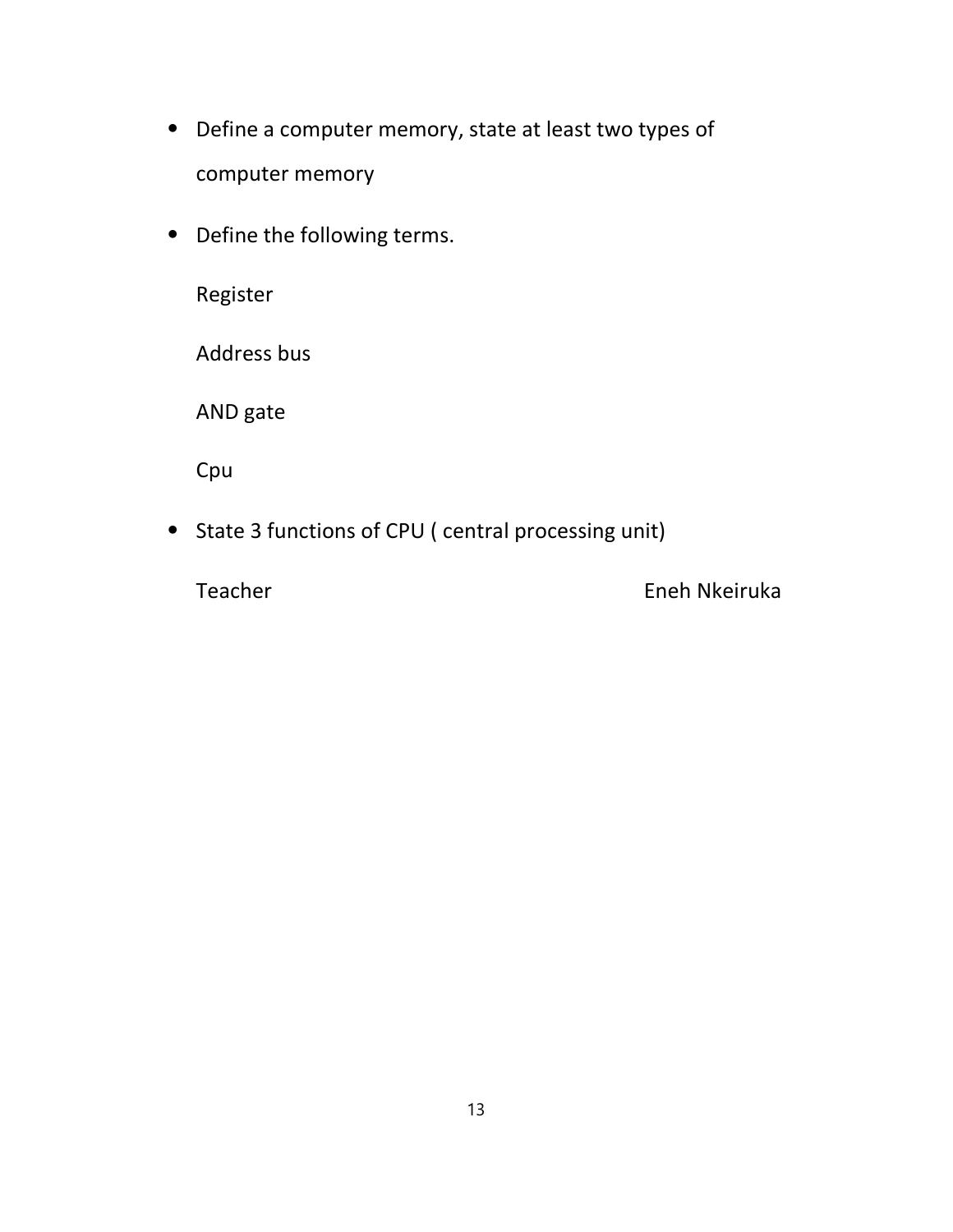## **CHEMISTRY**

#### SS2A

## HOLIDAY ASSIGNMENT

1. What volume of oxygen will remain after reacting 8cm3 of hydrogen with 20cm3 of oxygen?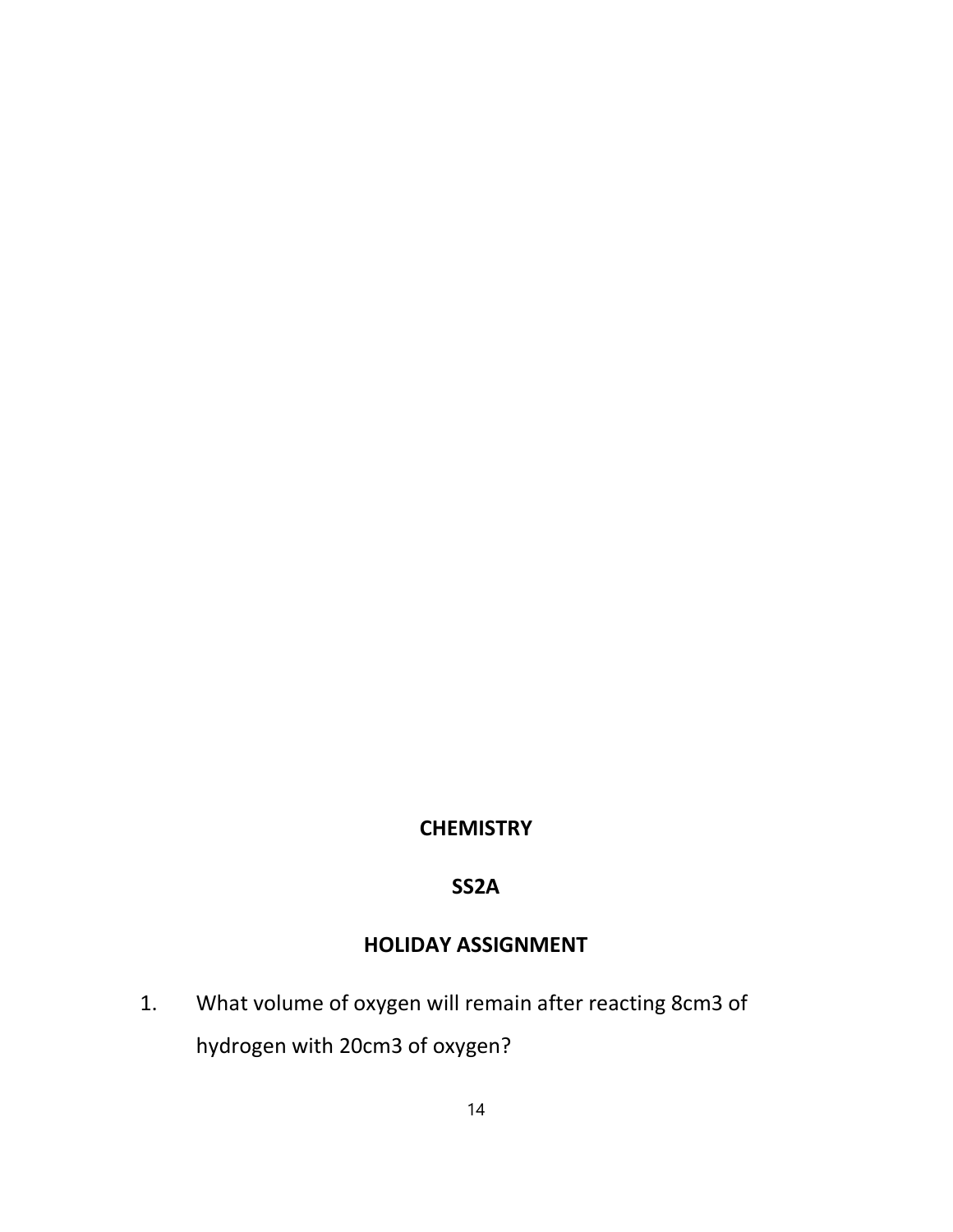- 2. Deliquescent substance are also called hygroscopic substance true or false?
- 3. Hydrogen is used in oxy-hydrogen flames for meeting metals because it \_\_\_\_\_
- 4. The solvent fro perfume is \_\_\_\_\_\_\_\_\_\_\_\_\_
- 5. Sieving is a technique used to separate partides of
- 6. Synthesis gas is a mixture of  $\frac{1}{\sqrt{1-\frac{1}{n}}}\$  and  $\frac{1}{\sqrt{1-\frac{1}{n}}}\$
- 7. Phosphorus is stored under water to prevent it from
- 8. An oxide X02 has a rapour density of 32. What is the atomic mass of  $X$ ? (0 = 16)
- 9. Steam changes the colour of anhydrous (ii) chloride from
- $to$
- 10. The furring of kettle is caused by the presence of in water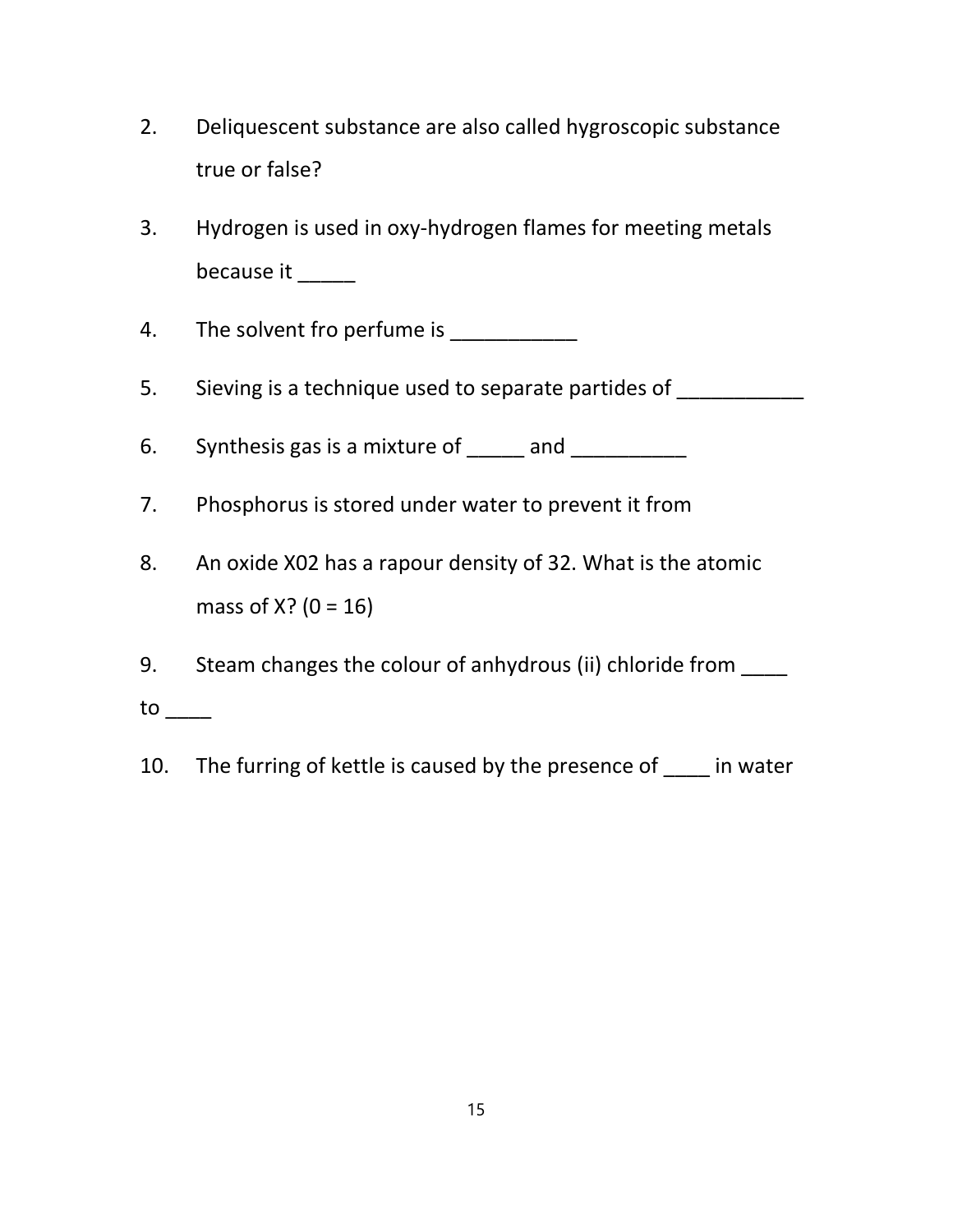## LITERATURE IN -ENGLISH TEXTS

# S.S. 2

## FIRST TERM

- 1i. look back in Anger by John Osoborne
- ii. Fences by August Witson.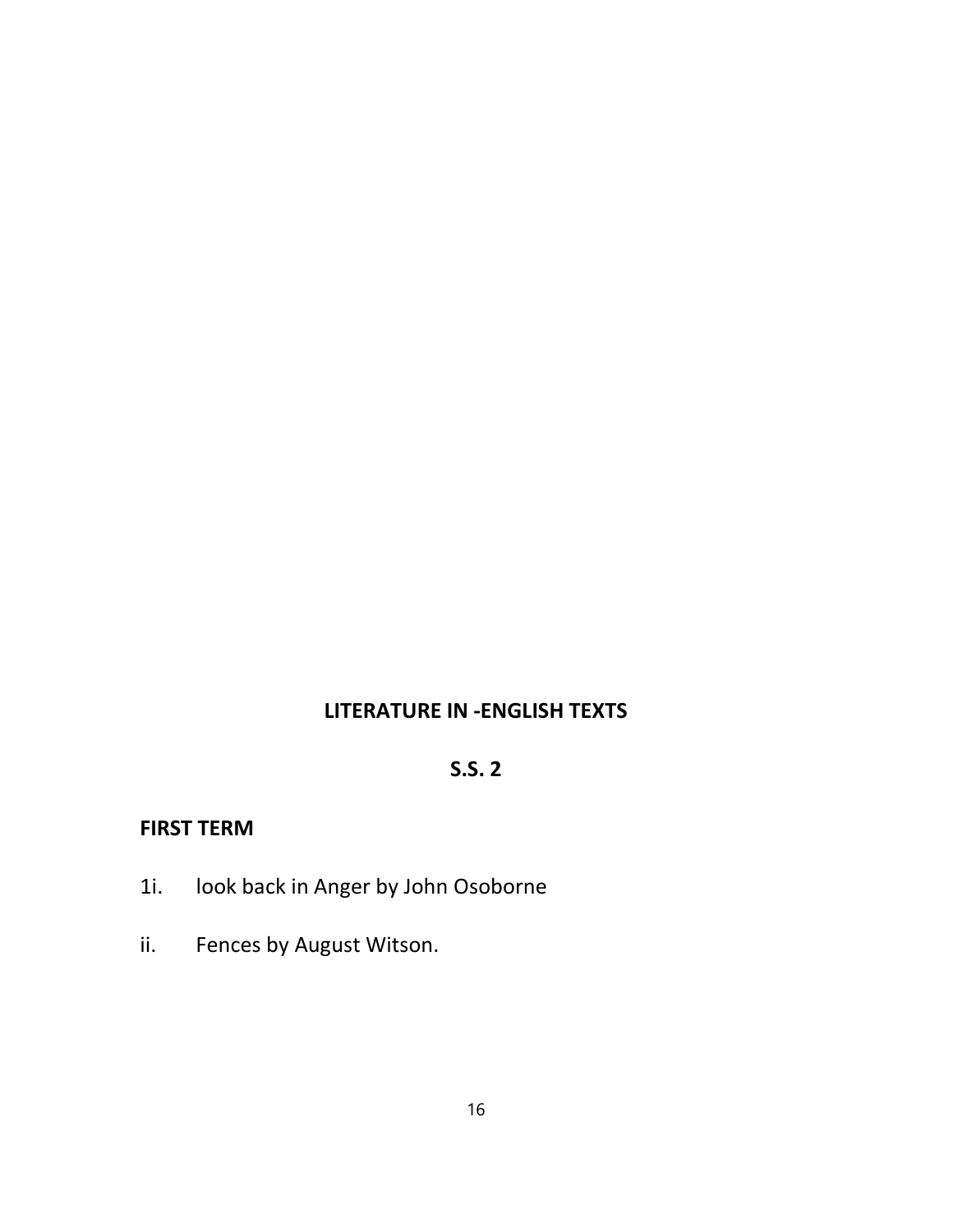#### SECOND TERM

## ALL THE POEMS BOTH AFRICAN AND NON -AFRICAN

#### Third Term

- I. Invisible man by Ralph Ellison
- ii Wuthering Heights by Emily Bronte

#### **BIOLOGY**

#### SS2

#### PROJECT PROPOSAL

# DESCRIPTION AND FUNCTIONS OF PARTS OF ALIMENTARY TRACT USING AN ALBUM

HOLIDAYS ASSIGNMENT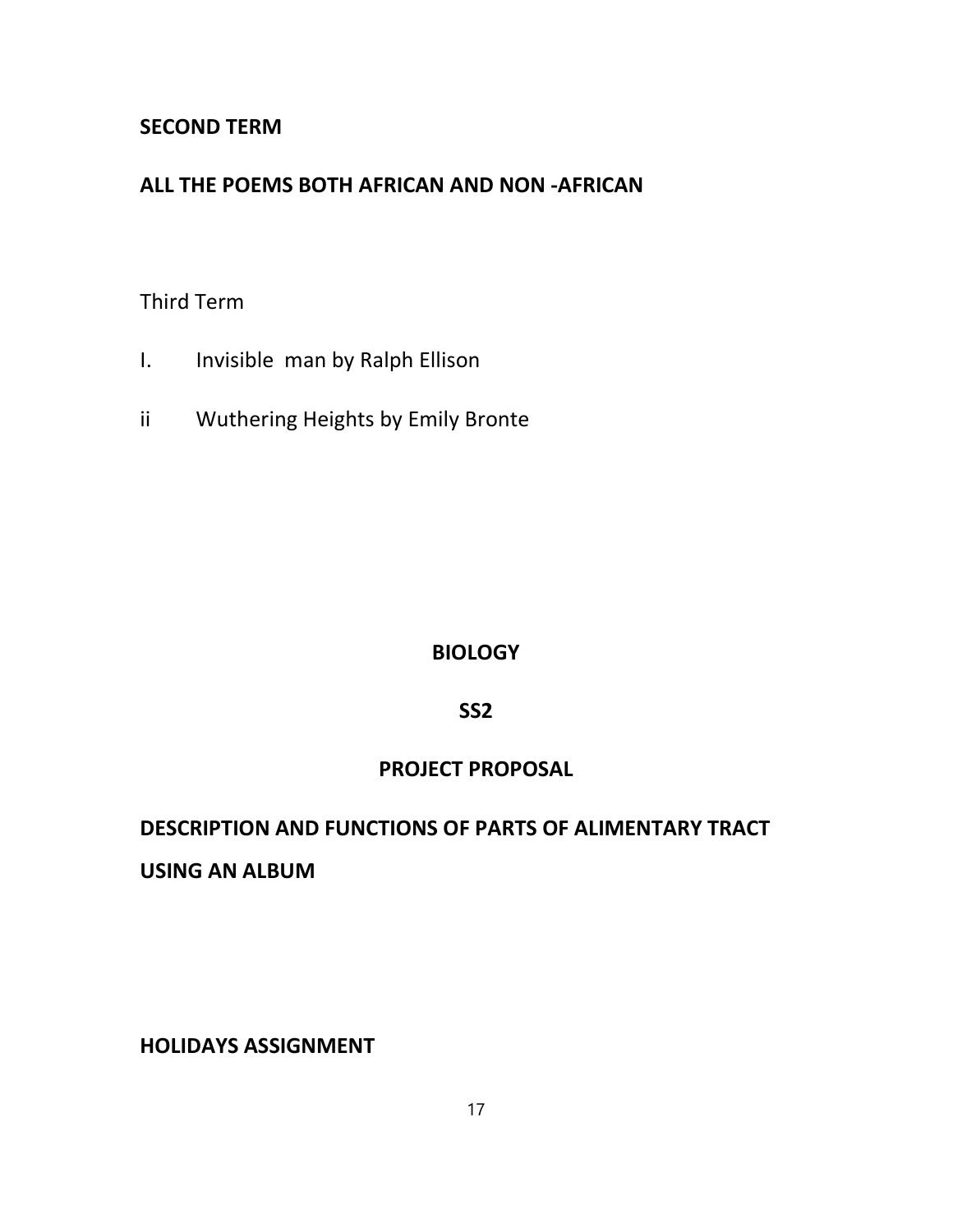1. With aid of diagram explain sexual reproduction in spirogyra (2) list three adaptive features each of plant found in marine, fresh water and savanna.

S.S 2 FIRST TERM PROJECT AND HOLIDAY ASSIGNMENT FOR CIVIC - EDUCATION

#### PROJECT

- 1. What is popular organization?
- b. Explain how the following popular organization were formed.
- 1. W.H.O World health Organization?
- 2. E.C.O.W.A.S Economic Community of West African State.
- c. I.P.O.B Indigenous people of Biafra
- d. C.A.N Christian Association of Nigeria

#### ASSIGNMENT

(1) Explain the Importance of Popular Participation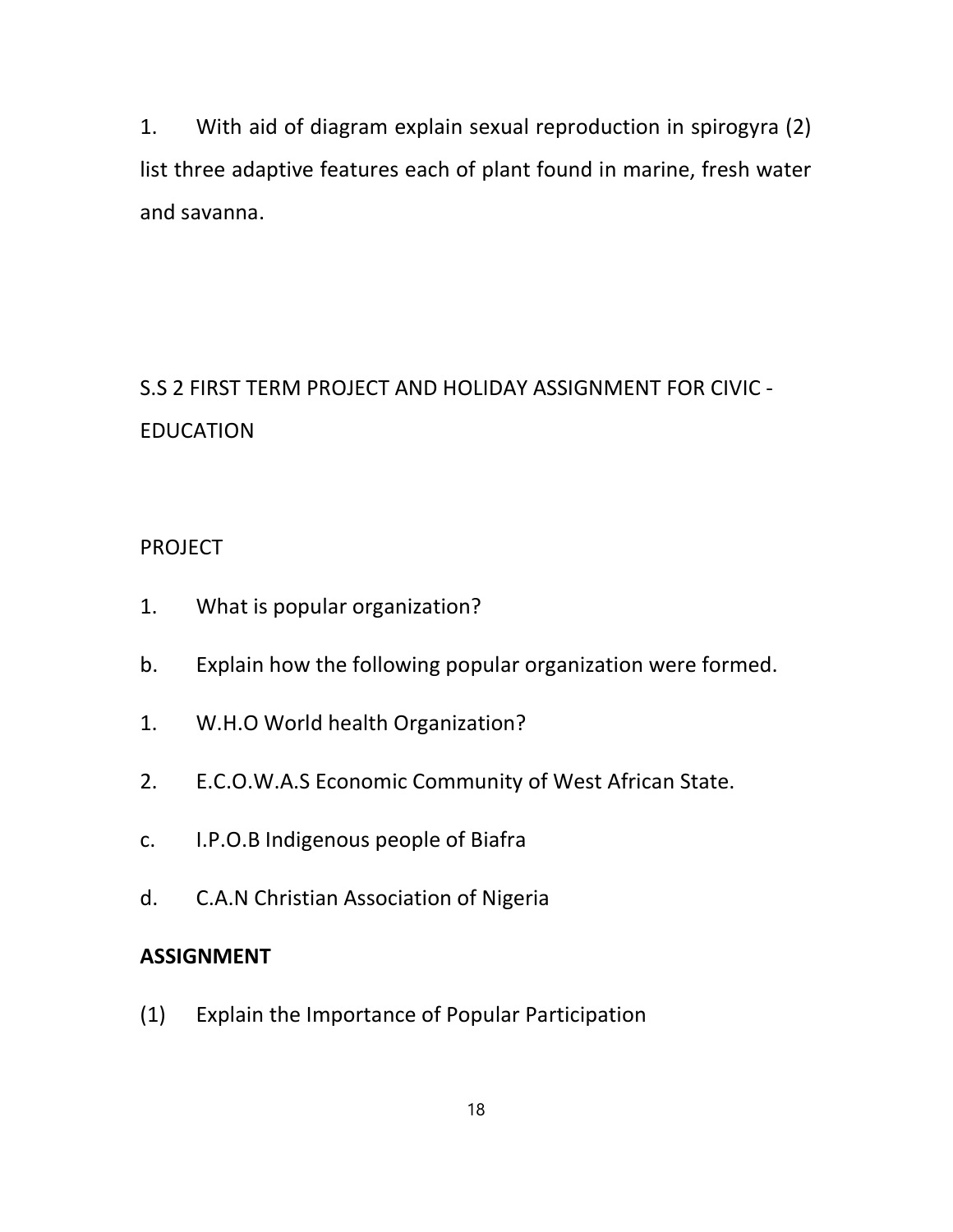- 2. What is Political Apathy?
- 3. Explain the reasons why people Engage in political Apathy.
- 4. What is employment?
- 5. Explain two type of employment you know
- 6. What is capitalism?
- 7. Explain five advantage and disadvantage of capitalism

#### CIVIC - EDUCATION

## S.S 2

#### FIRST TERM PROJECT AND HOLIDAY ASSIGNMENT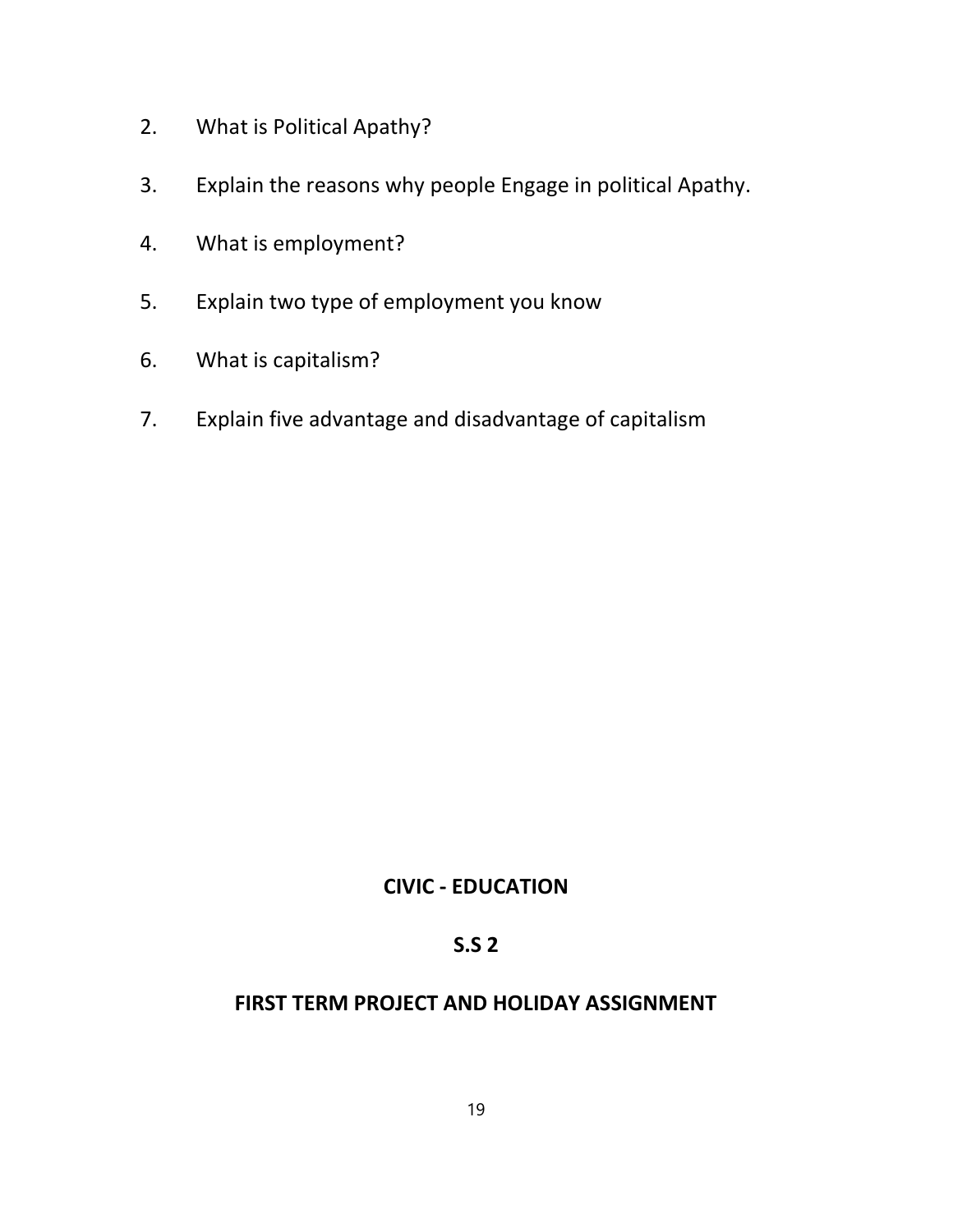#### PROJECT

- 1. What is popular organization?
- b. Explain how the following popular organization were formed.
- 1. W.H.O World health Organization?
- 2. E.C.O.W.A.S Economic Community of West African State.
- c. I.P.O.B Indigenous people of Biafra
- d. C.A.N Christian Association of Nigeria

## ASSIGNMENT

- (1) Explain the Importance of Popular Participation
- 2. What is Political Apathy?
- 3. Explain the reasons why people Engage in political Apathy.
- 4. What is employment?
- 5. Explain two type of employment you know
- 6. What is capitalism?
- 7. Explain five advantage and disadvantage of capitalism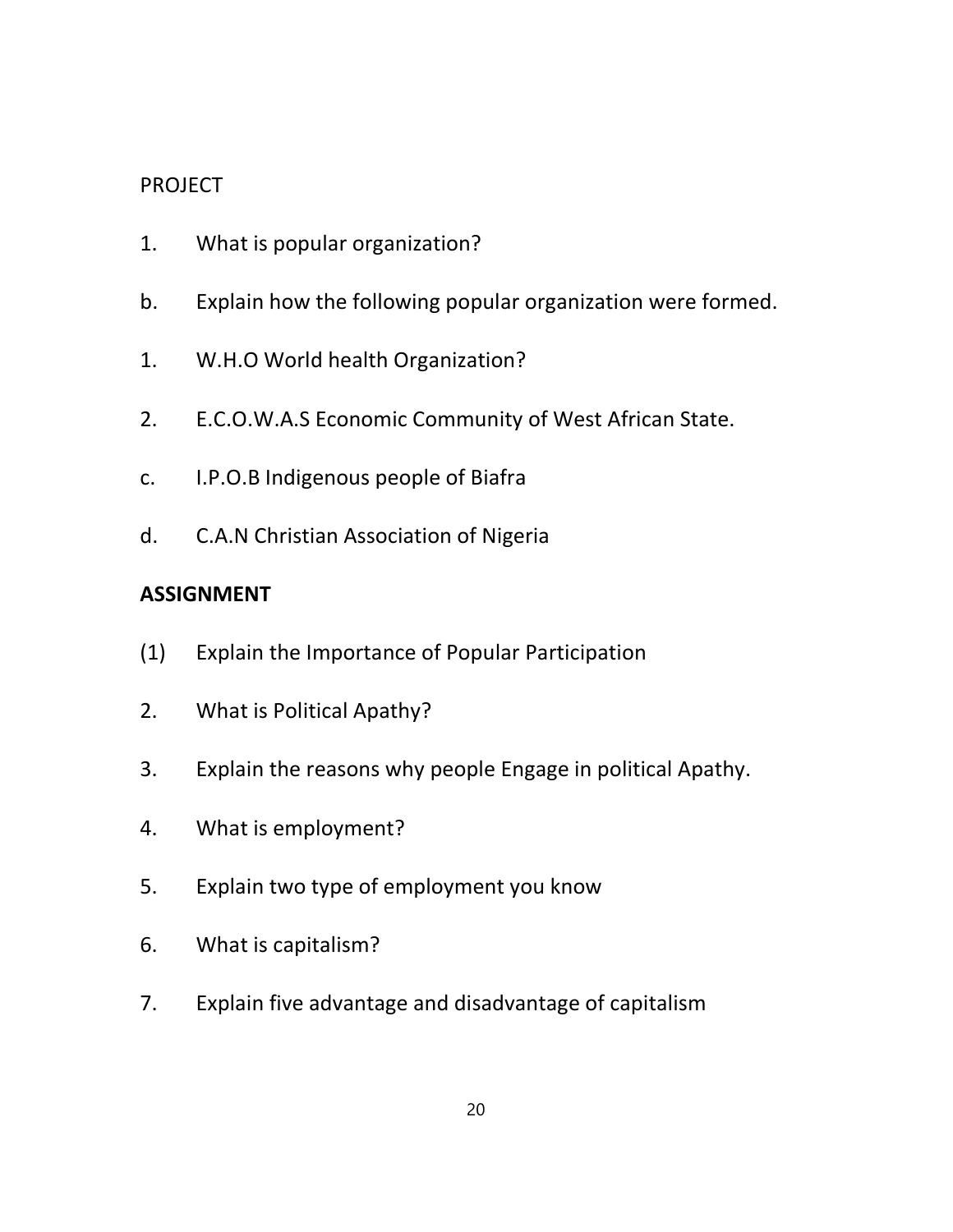sciples

b. List the achievements of the twelve and seventy respectively

"Use cardboard sheet made in

## CRK SS 2

## PROJECT AND ASSIGNMENT

# FOR 1ST TERM 2021/2022 ACADEMIC SESSION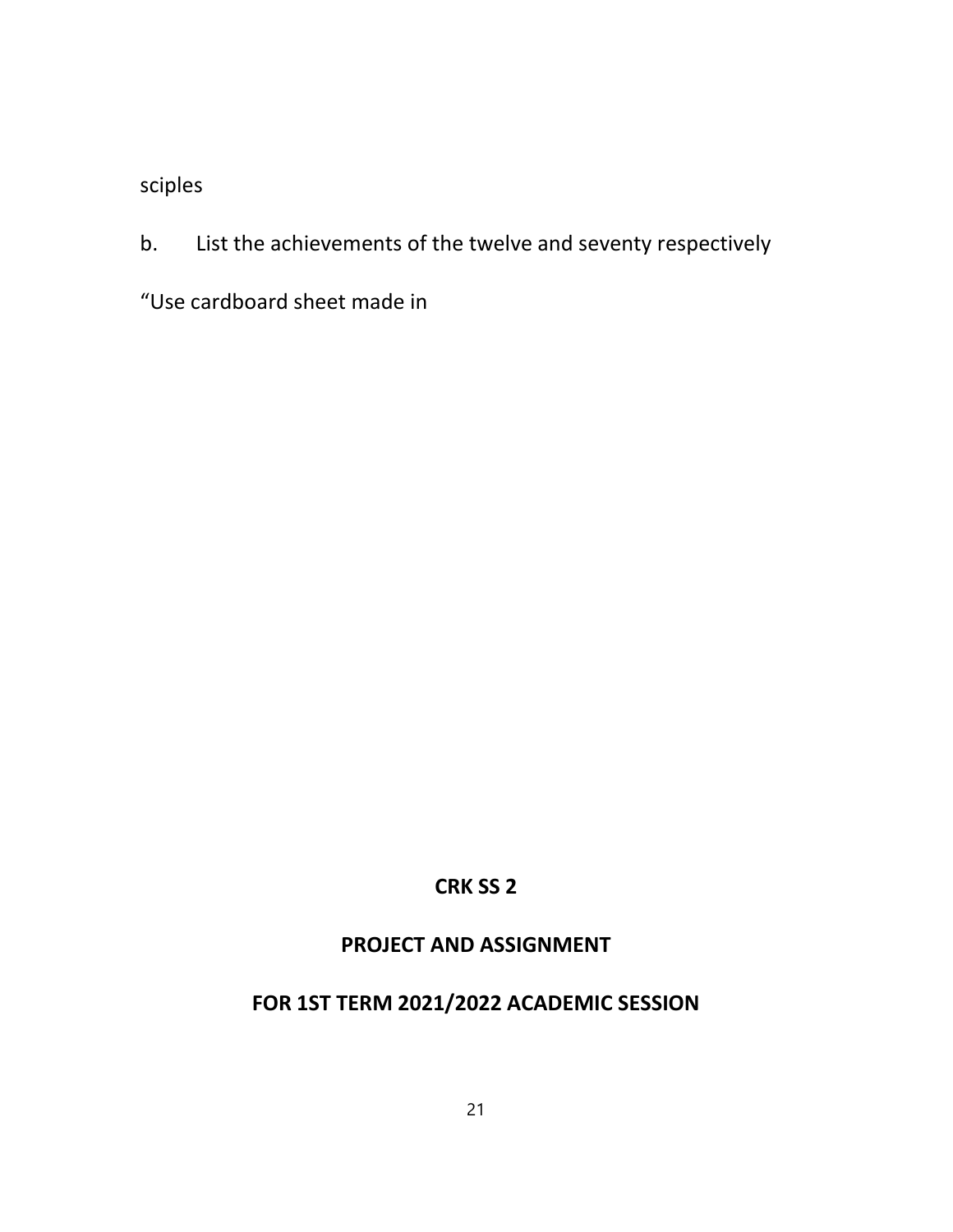#### PROJECT

TOPIC The baptism of Jesus Christ by John the Baptist

1. Draw the baptism of Jesus Christ at River Jordan in an album form

cardboard sheet

2. Identify the purpose of Jesus Baptism

(Seven reason why Jesus had his baptism)

# HOLIDAY ASSIGNMENT

# ASSIGNMENT ON CRK

- 1. What is temptation
- 2. Narrate the three temptations of Jesus explaining the significance of each of the temptation.

# FURTHER MATHEMATICS

SS2